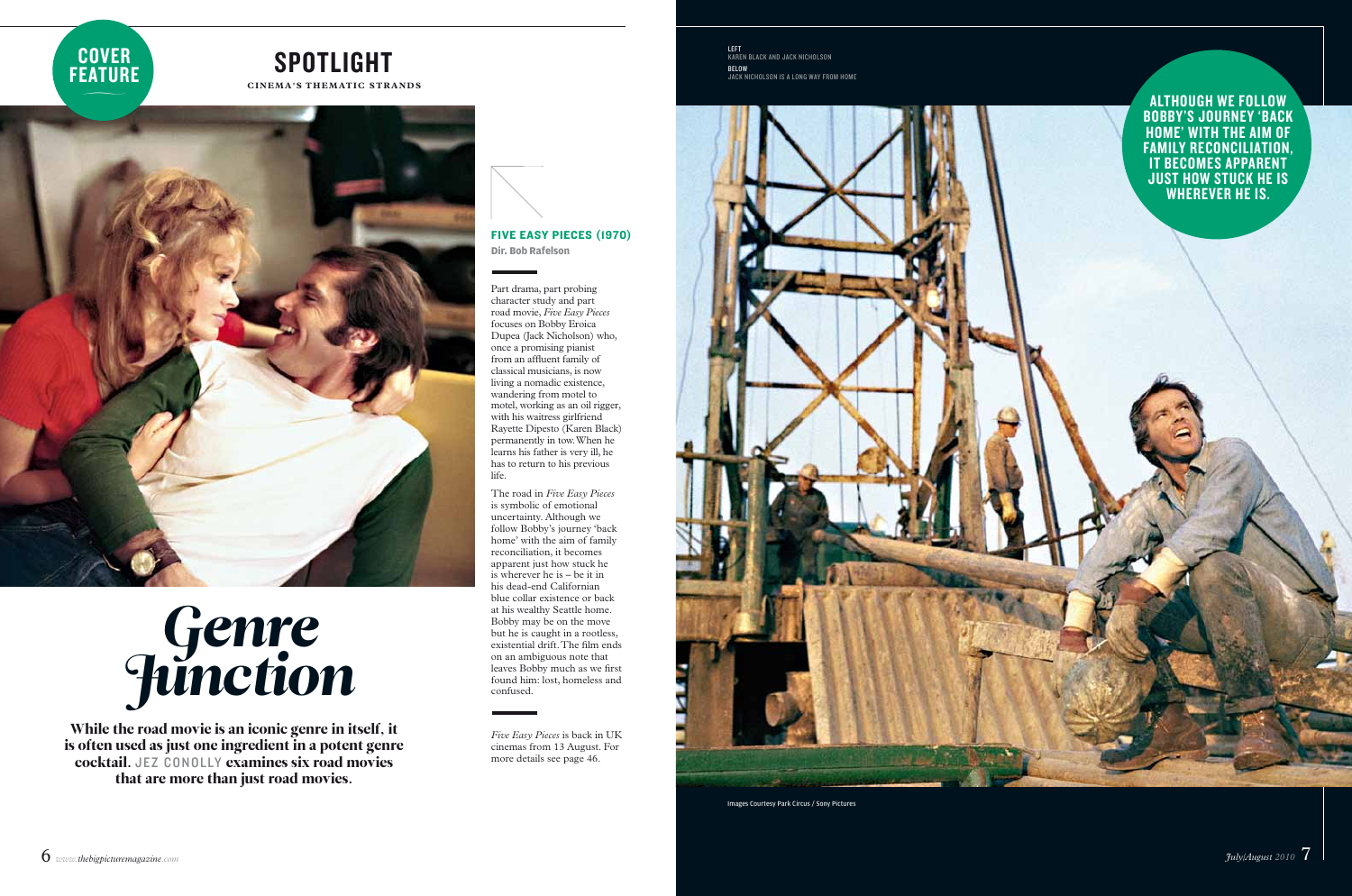

A second-rate pianist, Al Roberts (Tom Neal), is hitchhiking in pursuit of his singer girlfriend, Sue (Claudia Drake), who has fled the sleazy club-land of New York to find fame in Hollywood. Roberts is picked up by a man named Haskell (Edmund McDonald), with a pill-popping habit and some nasty scratches on his hand.

**DETOUR (1945) Dir. Edgar G. Ulmer**

**ABOVE LEFT**<br>MARIBEL VERDÚ AND FRIENDS opposite tom neal and ann savage



### Haskell promptly dies at the wheel, panicking Roberts into assuming Haskell's identity so as not to be blamed for the 'murder'. Soon after, he picks up another hitcher, Vera (Ann Savage), the femme fatale who inflicted Haskell's scratches and who now tries to blackmail Roberts. A brilliant synthesis of film noir and road movie, *Detour*'s opening credits, looking backwards down the highway, foreshadow the film's fatalistic sense of entrapment. Since we cannot see where we are going, these pre-narrative shots emphasize how the road haunts the destination in the road movie, just as the past in film noir haunts the future.

Having seen off their girl friends, who are travelling in Europe, two young Mexicans – Julio (Gael García Bernal) and Tenoch (Diego Luna) – are stuck for something to do for the rest of the summer; they decide on a road trip to find the mythical beach known as 'Heaven's Mouth'. At a family wedding they meet Luisa (Maribel Verdú), an older woman from Spain, who surprisingly agrees to accompany them on their trip. The boys compete to seduce the more experienced Luisa, whose presence brings out both the best and the worst in them. They learn things about each that they never knew, despite having been best friends for years, and as their journey progresses, all three companions find themselves confronted with their in nermost demons and desires. *Y Tu Mamá También* uses the premise and formalities of the road movie love triangle to fuse gritty social comment and<br>a coming-of-age sex comedy. **Y TU MAMÁ**<br> **TAMBIÉN (2001)**<br>
Dir. Alfonso Cuarón<br>
Immerican Cuarón<br>
Immerical Currence Cuarón<br>
Flaving seen off their girl-<br>
friends, who are travelling in<br>
Europe, two young Mexicans<br>  $-$  Julio (Gael García Bernal)<br>
an



Y Tu Mamá También uses the premise and formalities of the road movie love triangle to fuse gritty social comment and a comingof-age sex comedy.

## **Dir. Alfonso Cuarón**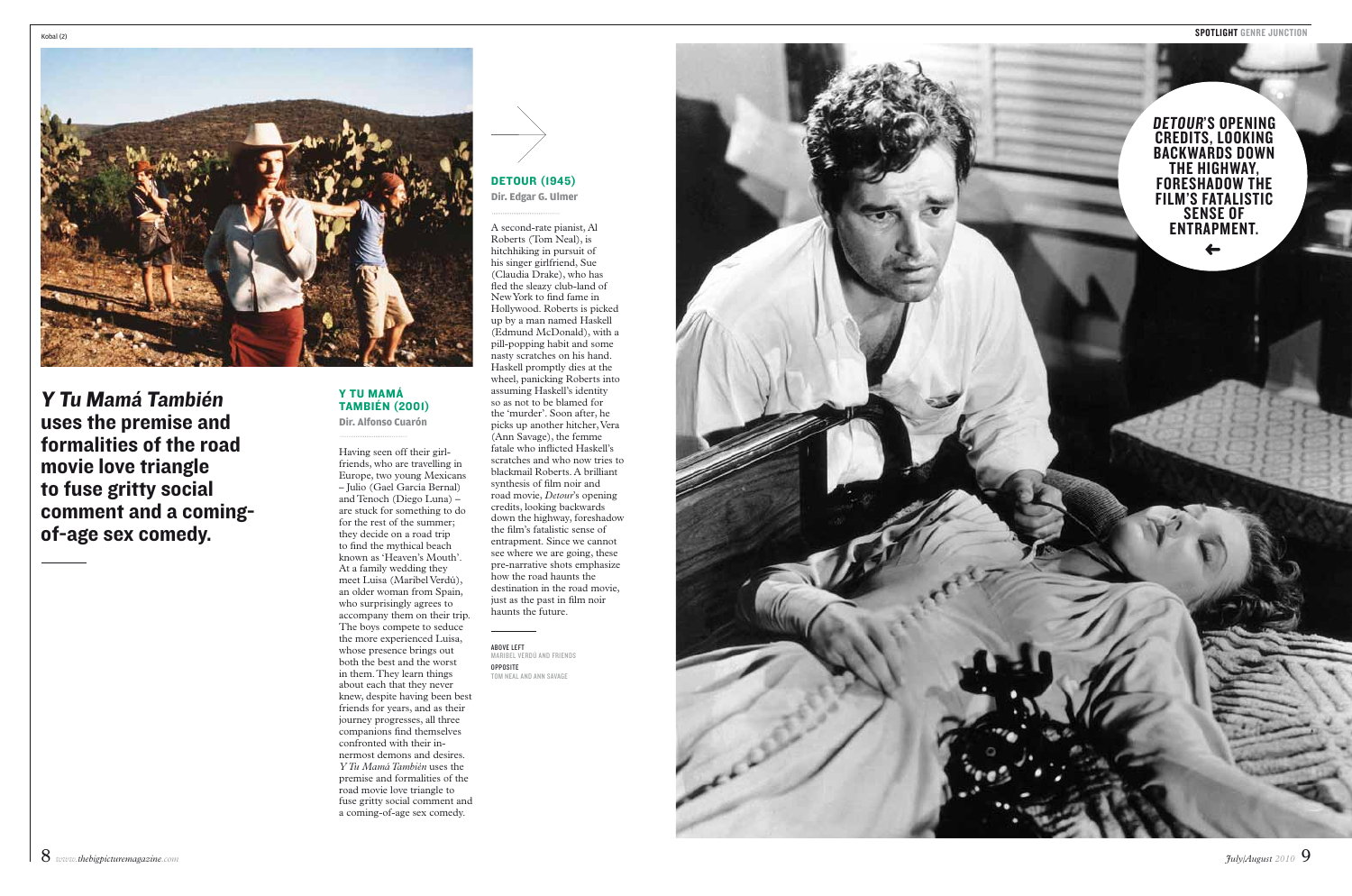Kahn creates an unnerving fusion of road movie and European existential drama... by shifting the location of Simenon's novel from the U.S. East Coast to the North East of France.

The Hitcher is a claustrophobic, neonoir, loss-of-innocence, homoerotic, paranoid western strapped into the back seat with Hitchcock at the wheel.



**ABOVE**<br>JEAN-PIERRE DARROUSSIN



Ignoring his mother's advice not to pick up strangers, Jim Halsey (C. Thomas Howell) picks up more than he bargained for when he stops to give a lift to a psychotic drifter by the name of Ryder (Rutger Hauer). Nothing can stop Ryder playing his evil mind games; he usually murders the drivers with whom he hitches lifts but, when Jim decides to eject him from the car, Ryder engages him in a deadly game of tit for tat on the Texas highways.

Both thriller and road movie, The Hitcher is a claustrophobic, neo-noir, loss-of-innocence, homoerotic, paranoid western strapped into the back seat with Hitchcock at the wheel. Hauer's performance emphasizes the isolation of the road and serves to reinvent the maniac-at-large strand of chiller by transplanting the threat into the most confined of spaces: the passenger seat of Halsey's car. Watch out for some finger-licking Texan French fries.

## **FEUX ROUGES** Red Lights (2004)

## The Hitcher (1986)

**Dir. Robert Harmon**

Adapted from the novel by Georges Simenon, *Red Lights* stars Jean-Pierre Darroussin as Antoine, an insurance clerk married to Helene (Carole Bouquet), a beautiful and successful lawyer. On the hottest day of the year, the bickering couple decides to take a road trip across France in order to pick up their holidaying children. Already fuelled by alcohol, Antoine makes frequent stops to take a nip or two of whisky, and eventually returns to his car to find that Helene has decided to go on by train. However, when he rushes to the next stop to try and catch her, she cannot be found. An extraordinary search ensues. Kahn creates an unnerving fusion of road movie and European existential drama, and one that arguably also sets out to make a point about the 'Americanization' of French culture by shifting the location of Simenon's novel from the U.S. East Coast to the North East of France.

**Dir. Cédric Kahn**